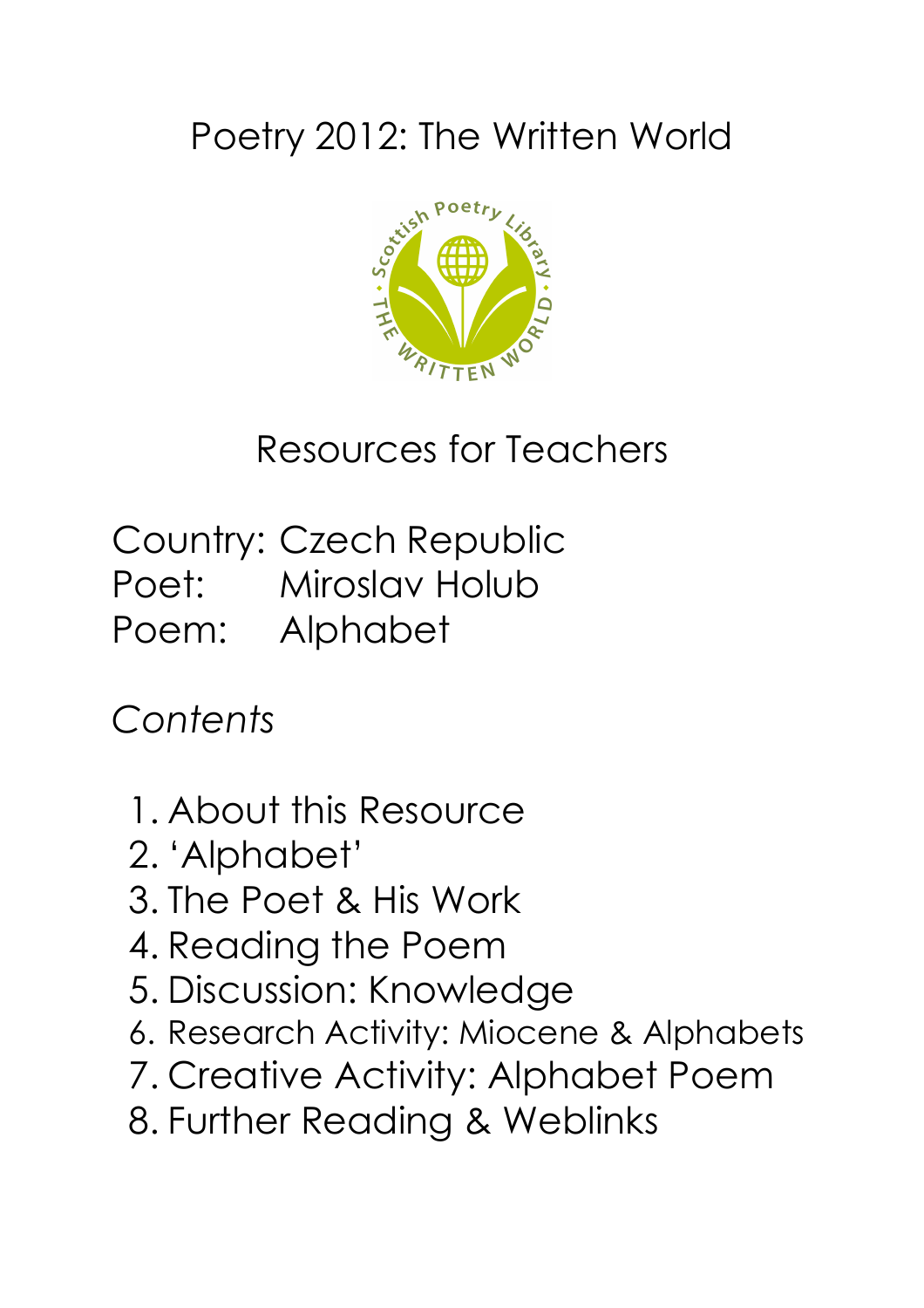# *About this Resource*

Activities in this resource are aimed at pupils in upper primary school (P5–P7).

### **Literacy and English experiences and outcomes**

Reading poems from countries around the world links to CfE Literacy & English Experiences and outcomes by offering opportunities to:

- *• develop my understanding of what is special, vibrant and valuable about my own and other cultures and their languages*
- *• explore the richness and diversity of language, how it can affect me, and the wide range of ways in which I and others can be creative*
- *• extend and enrich my vocabulary through listening, talking, watching and reading*
- *• explore and discuss word patterns and text structures*

### **Curriculum for Excellence Correspondences (Level 2)**

Individual activities outlined below can link to particular experiences and outcomes:

#### **Reading the poem**

- ENG 2-12a
- ENG 2-17a
- ENG 2-19a

#### **Discussion**

- LIT 2-02a
- LIT 2-09a

### **Research Activity**

- LIT 2-06a
- $IIT 2-14a$
- $LIT 2-15a$

### **Creative Activity**

- ENG 2-26a
- ENG 2-27a
- ENG 2-30a
- ENG 2-31a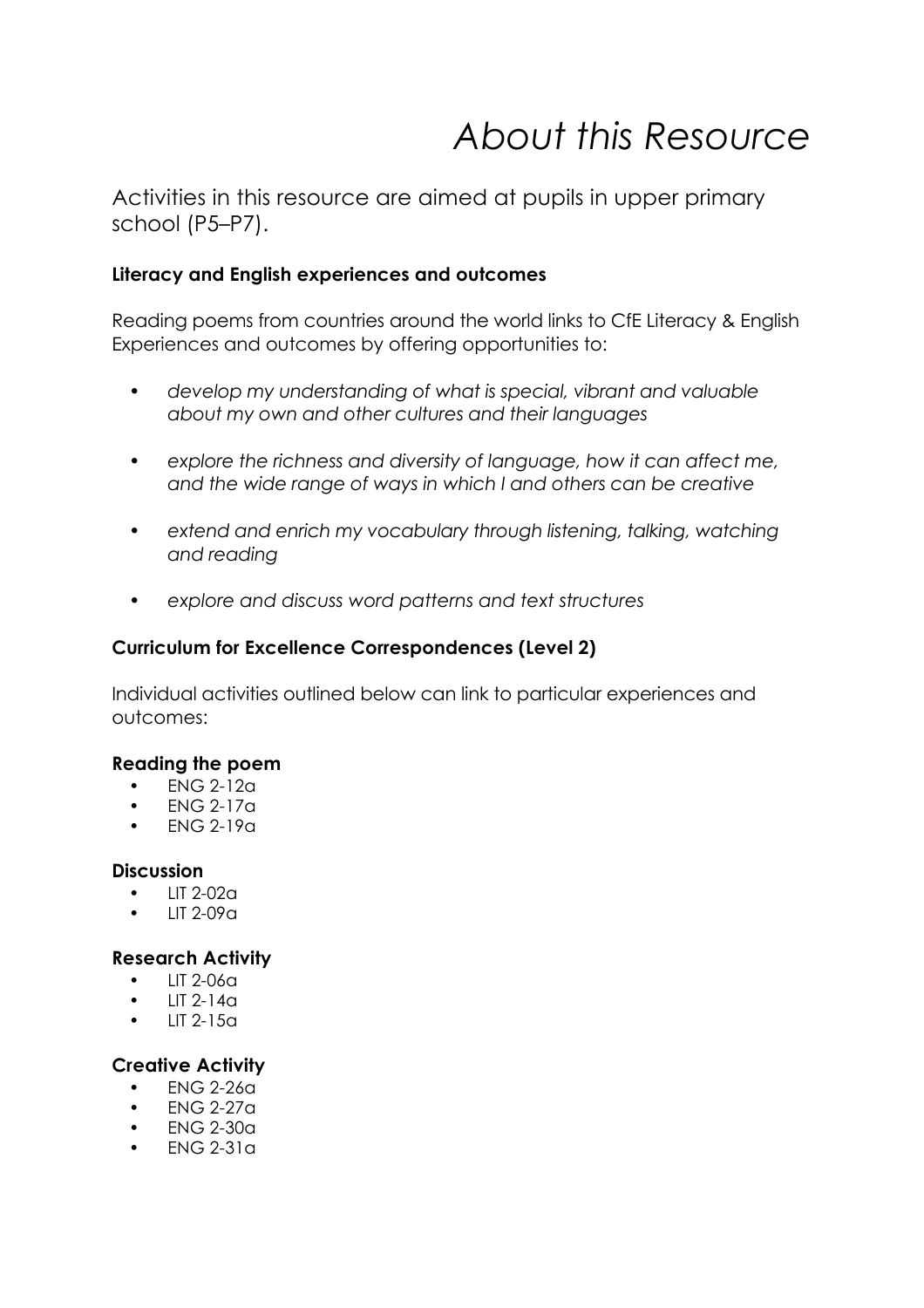## *Alphabet*

Ten million years from the Miocene to the primary school in Ječná Street.

We know everything from a to z.

But sometimes the finger stops in that empty space between a and b, empty as the prairie at night,

between g and h, deep as the eyes of the sea,

between m and n, long as man's birth,

sometimes it stops in the galactic cold after the letter z, at the beginning and the end,

trembling a little like some strange bird.

Not from despair.

Just like that.

Miroslav Holub from *Poems Before & After: Collected English Translations* (Newcastle: Bloodaxe, 1990, expanded edition 2006) translated by Edwald Osers Reproduced by kind permission of the publisher. 'Alphabet' was included in Holub's collection *Slabikář* / *Primer* (1961).

Notes: "Miocene" refers to a geological period; the *Shorter OED* notes that rocks from this time contain "fossil evidence of numerous mammals and the first hominids".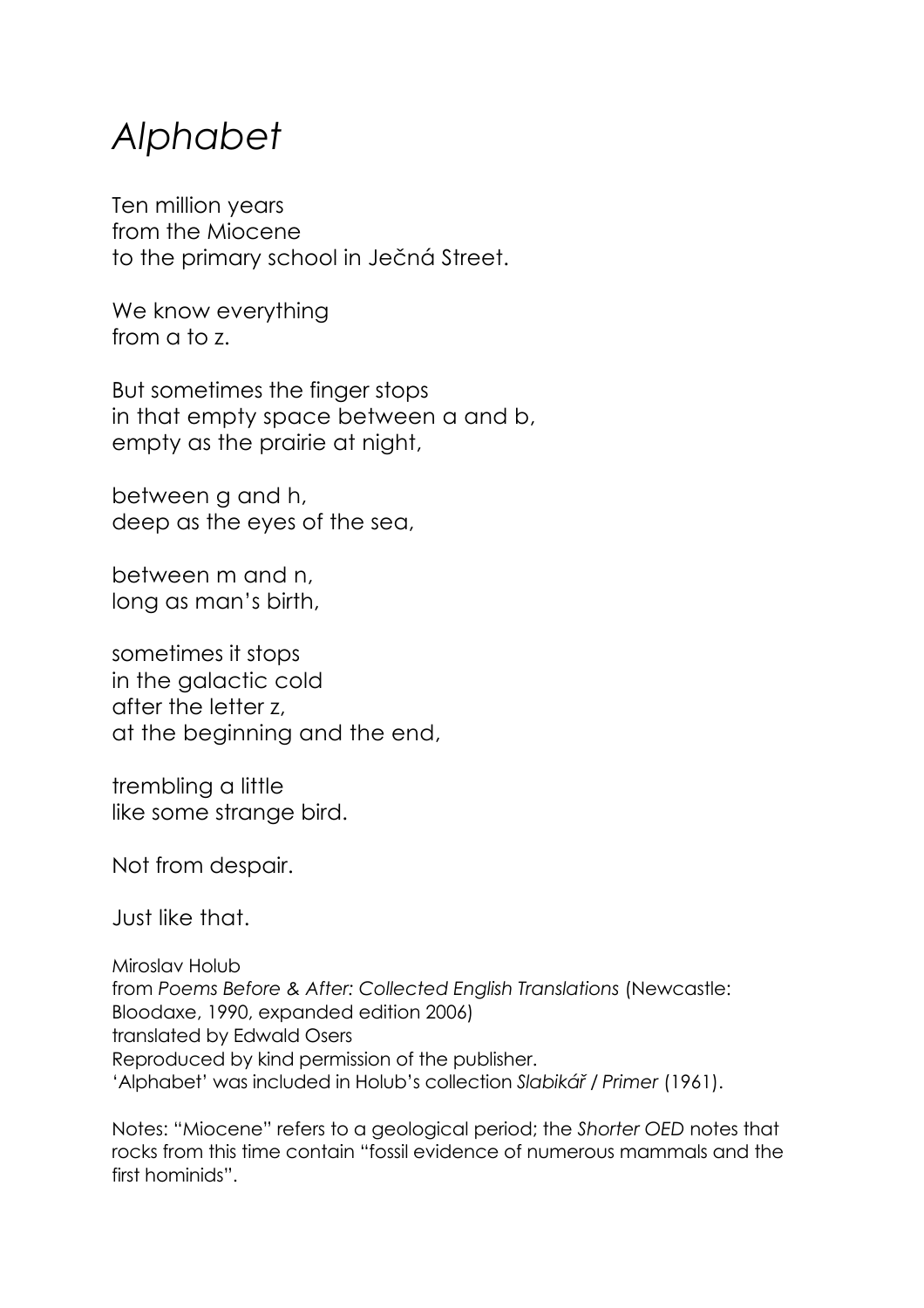## *The Poet & His Work (& His Translator)*

**Miroslav Holub** was born in 1923 in Plzeň, in what was then Czechoslovakia. After secondary school, he worked as a labourer at a warehouse and at a railway station. When Czech universities re-opened following the end of Nazi occupation, Holub studied biomedical science at Charles University in Prague. His work, suppressed in Czechoslovakia during the period of communist rule, frequently draws on his experiences as an immunologist and clinical pathologist. The title of his main collection in English, *Poems Before and After*, refers to the watershed moment of the invasion of Czechoslovakia by Warsaw Pact troops in August 1968. Despite the wide audience which his poetry found, he regarded himself as scientist before poet. Holub died in Prague in 1998.

**Ewald Osers** (1917–2011) was a distinguished translator of Central European literature into English. Born in Prague to a secular German-speaking Jewish family, he studied chemistry in Prague and in London, where he remained after the Munich Agreement of 1938. He worked for the BBC World Service, retiring in 1977. His versions of another Czech poet, *Selected Poetry of Jaroslav Seifert*, were recognised by award of the Poetry Society's European Poetry Translation Prize in 1986.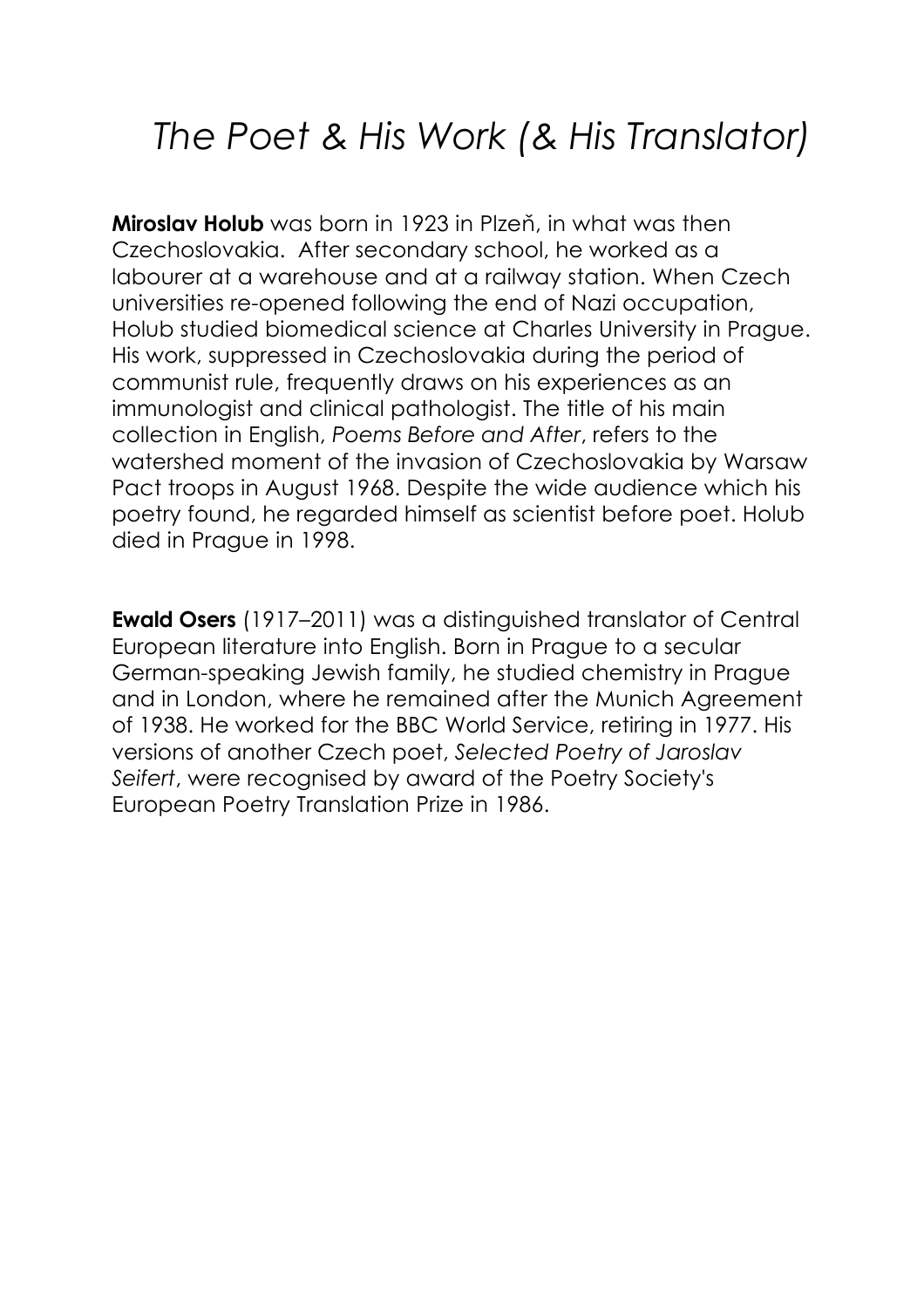## *Reading the Poem*

- Why does the poem start in the Miocene era and end in "Ječná Street"?
- What does it mean to "know everything / from *a* to *z*"?
- In the poem, "the finger stops / in that empty space between" three pairs of letters. What are they?
- It also stops "after" a single letter. What is it?
- What adjectives are used to describe the spaces between and after the letters?
- Which of these spaces would you most like to be in? Why?
- Which of these spaces would you least like to be in? Why?
- Near the end of the poem, the poet mentions a "strange" bird". What kind of bird might it be? (Perhaps thinking about the Miocene era will help you.)
- Why do you think it is "trembling"?
- What is "despair"?
- What does the poet mean in the last line, when he writes that the bird is trembling "just like that"?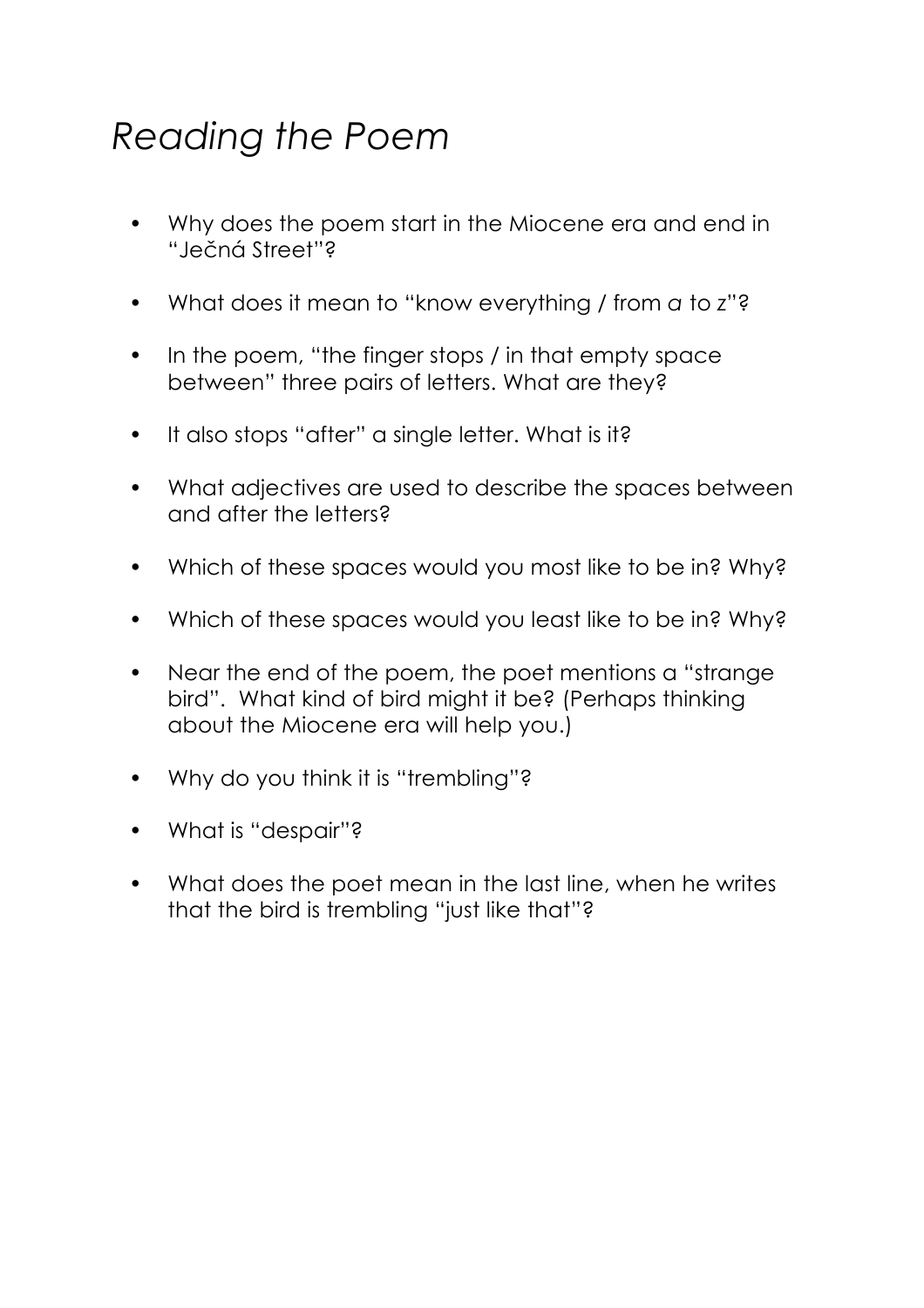### *Discussion*

"We know everything from *a* to *z*."

- Talk about a range of things you know about things you learned in school, and out of school. Think about everything from cars and dinosaurs to recipes and short cuts.
- In pairs, make a list of ten things that you know then reduce this to three. Combine the three things of each pair, so you have again a longer list for the whole class.
- You could arrange this in alphabetical order, so you have your class "A to Z", or "encyclopedia".
- Are there any obvious gaps in it? What would you like to learn more about?

## *Research Activity*

- Find out about the *Miocene* era. How do we know about the creatures that lived then? What kind of creatures were they?
- Where does the word "alphabet" come from? What is an alphabet?
- In English, we use the Roman alphabet. Find out about other alphabets, for example, the Russian, Greek, Arabic and Hebrew alphabets. How many letters are in each? Are there any similarities with the Roman alphabet? Write your name, or the name of your school, in one of these alphabets.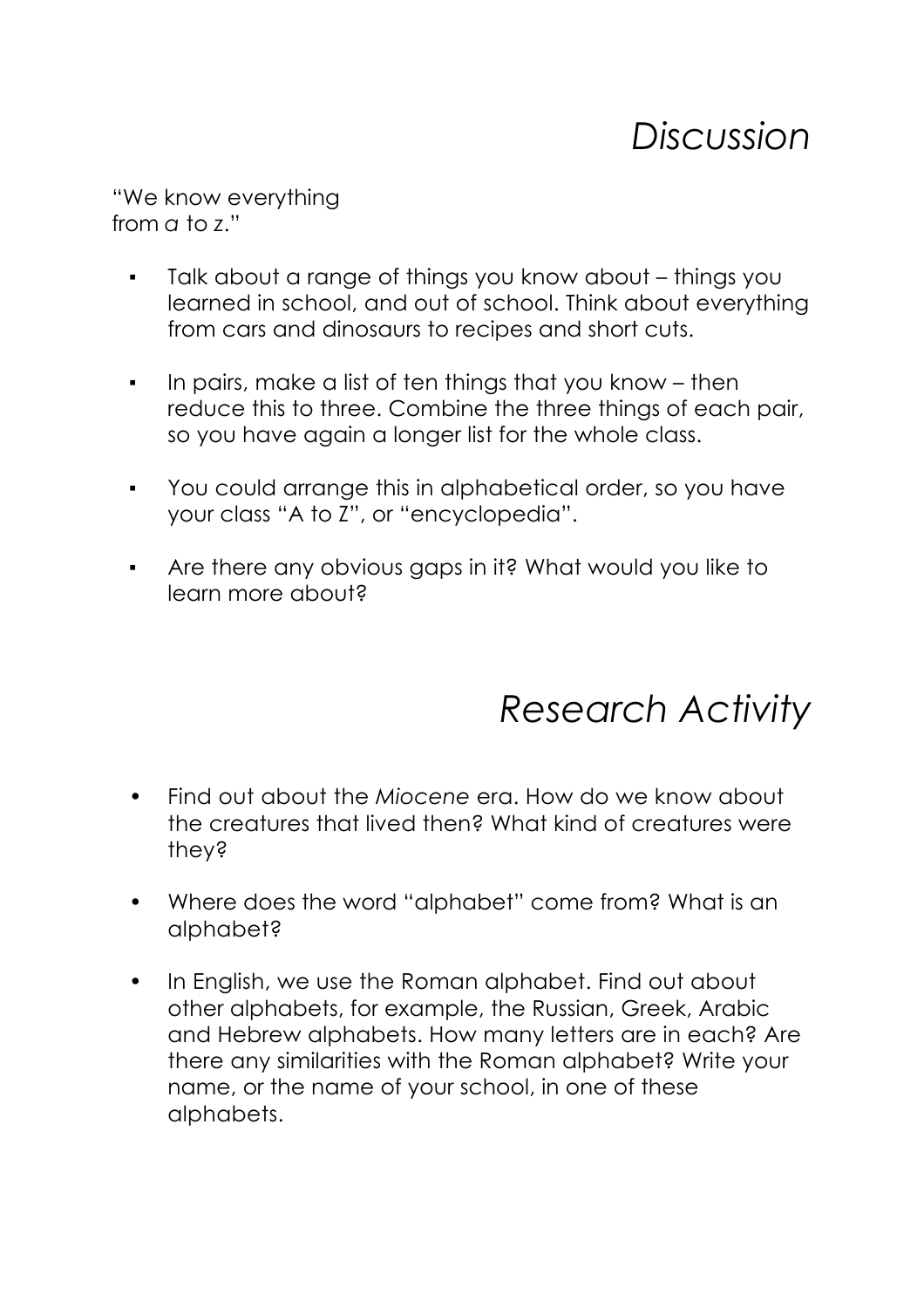# *Creative Activity*

Write an alphabet poem, that is a poem with 26 lines, or 26 verses, one for each letter of the alphabet.

You could write this as a whole class, or in groups, or individually.

Decide what you would like your poem to be about.

It has to be something you know quite a lot about, for example

- •
- your school your town Scotland the Olympics
- if you are near the end of a school project, try writing about that

First of all make a big list of words to do with your subject. At this stage don't worry about what letter they start with. *Nouns* are good, but think of *adjectives* and *verbs* as well. For example, if you're writing about your town

- for *nouns* think of place-names, and people's names, and buildings
- for *adjectives*, think of how you would describe the town to someone who doesn't live there
- for *verbs*, think of what you and others do there

Once you have your list, put the words in alphabetical order. If there are any gaps, try to fill them in. Often the hardest letters to find words for are Q, X and Z.

- for Q, wait in a *queue*, or (in this Jubilee year) mention the *queen*
- for X, think of words like *extra*, *exit*, *exciting*, and so on
- imagine someone asleep, *zzz,* at the *zoo*, or on a *zebra crossing*

Then write your poem.

- start each line or verse with its letter and word, so A is for a-, B is for b—, and so on
- you can write one line for each letter, or two, or even three, but try to make each line or verse the same length
- you can use rhymes as well, but you don't have to

When you've written your poem, you'll have an A to Z of your subject – a poem that tells the reader *everything* about it!